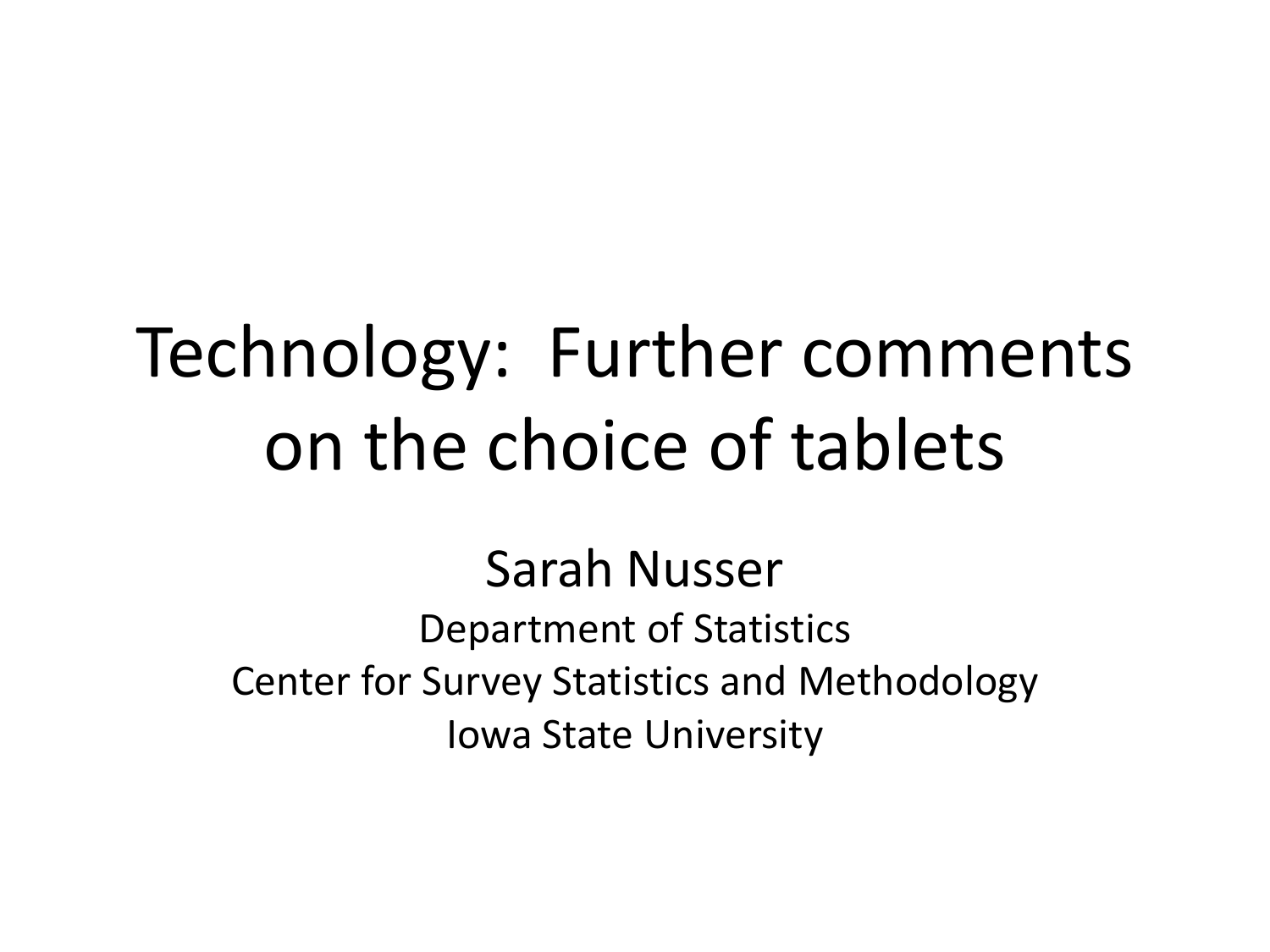## Questions

- Why tablets?
- What other technologies were considered?
- Why not use the respondents' technology?
- Why focus on a device rather than an application?
- What is the impact of tablets on proxy reporting?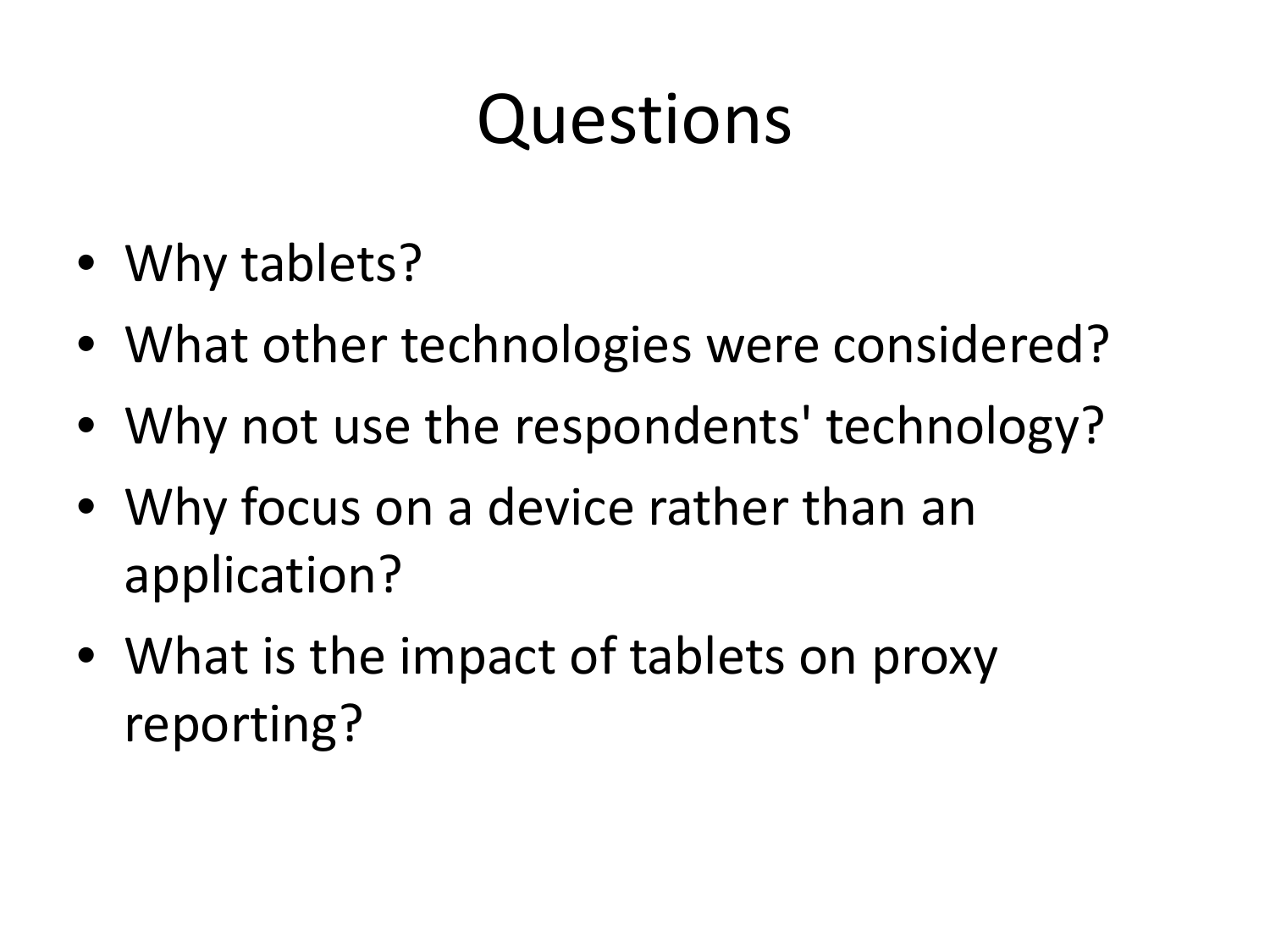## National Resources Inventory

- Remote sensing data collection
	- Every 5 years from 1982-1997
	- Annually 2000-2012 and forward
- Sources
	- Field visits  $\rightarrow$  mylar overlays on borrowed 35 mm slides  $\rightarrow$ contracted high quality aerial photos for sample segments
- Data collection tools
	- Paper forms  $\rightarrow$  Newton handheld e-forms  $\rightarrow$  integrated system with GIS tools for data collection and progress/quality monitoring
- Sample design
	- $-$  Simple repeated panel design  $\rightarrow$  Panel observed every year + supplemental panels each year
	- Estimation changes accordingly
- Field studies: rugged handheld with GPS, iPads with GIS, GPS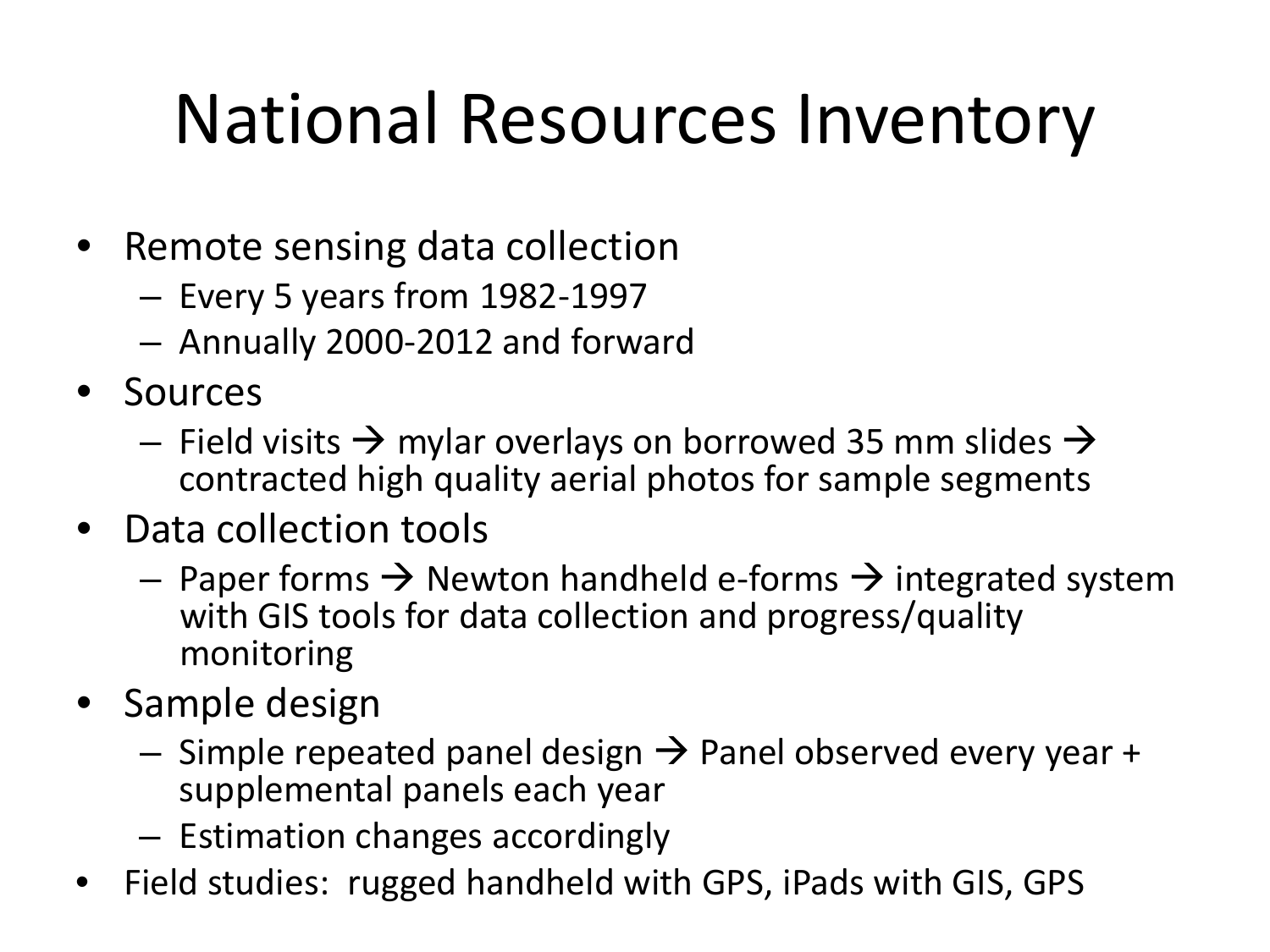# Philosophical perspective

- A survey organization today must consider technology a moving target
	- We can't predict very accurately what's next
	- The leaps that are hardest to predict are paradigm shifts
	- Must constantly be working incrementally to advance systems that are used for production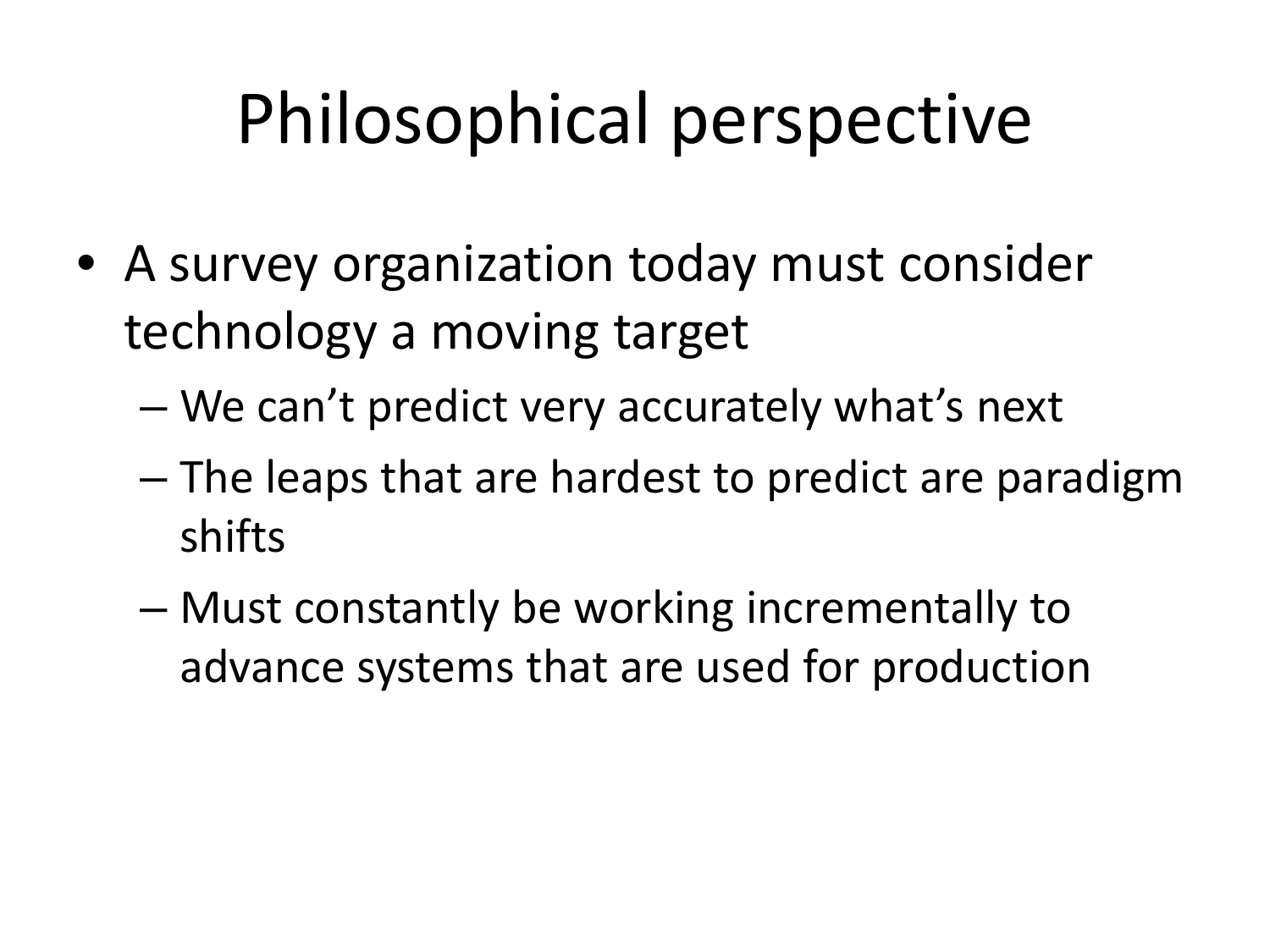# Philosophical perspective

- A longitudinal survey needs a stable technology base and consistent software to support data collection
	- Leverage training that field staff and respondents receive for data collection to improve operational efficiency and data quality
	- Avoid changes in meaning of variables associated with new methods
	- Need to minimize risk of failure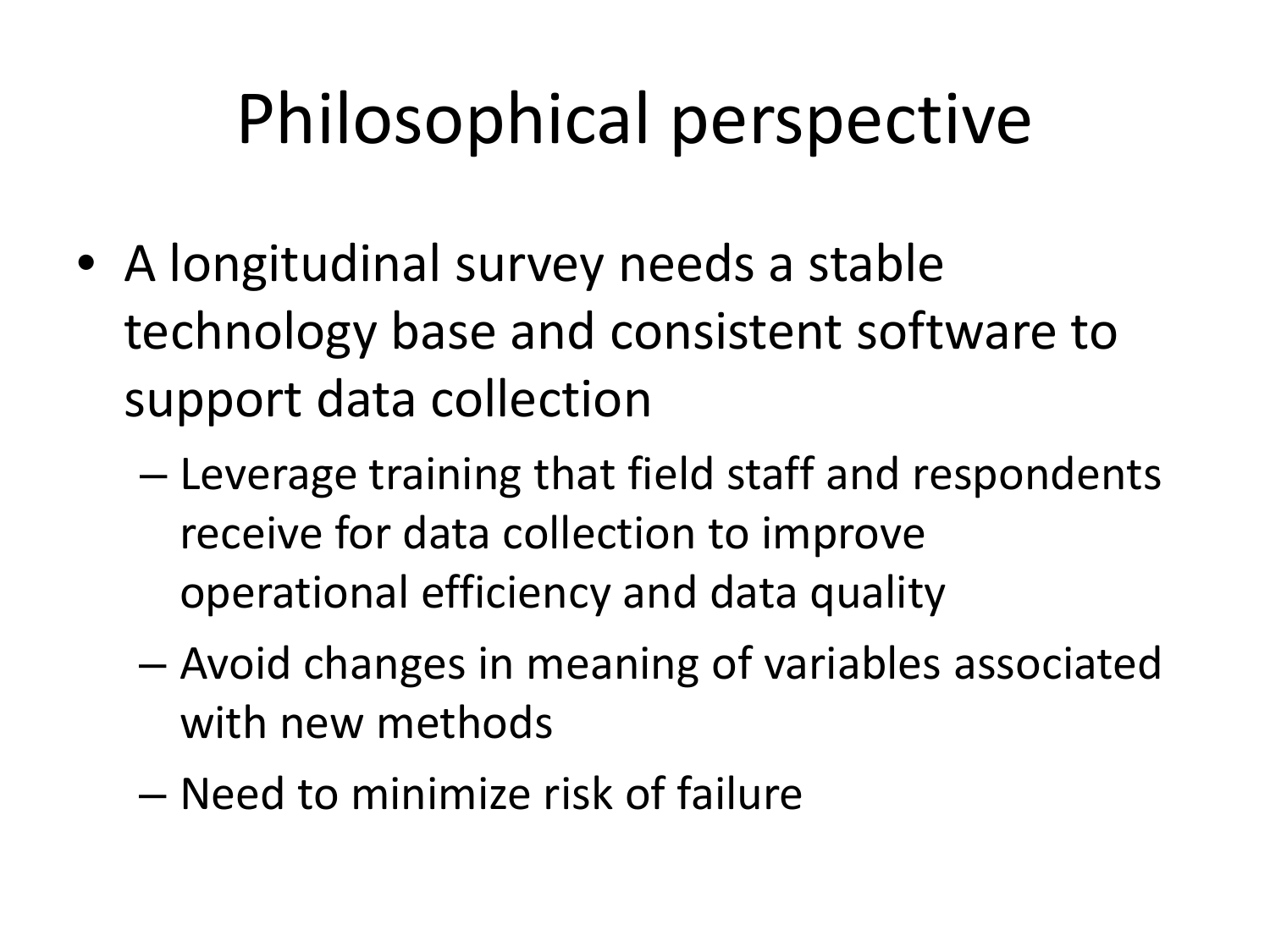## How does this work?

- Develop a simple form of a system for initial production
- Evolve the system incrementally in ways that avoid issues with changing the data
- Anticipate the next change, do some research and prototyping, work out approach
- Design a study or overlap panel that can be used to evaluate and estimate any differences in old and new
- Use estimation to adjust as needed (avoid if possible)
- Full implementation of new system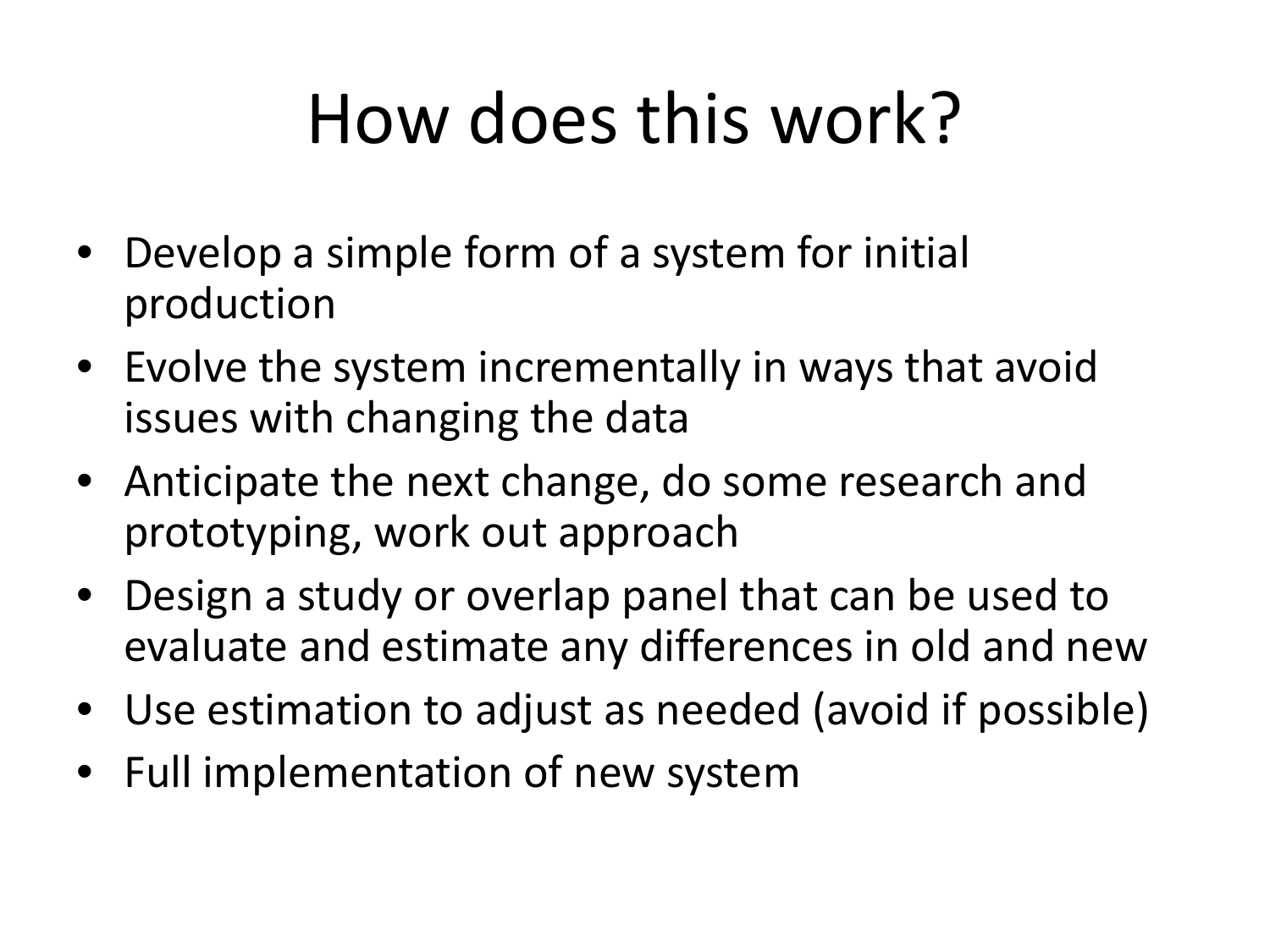#### Form factor

• Device choice is less about which device today vs 5 years from now, and more about whether the device will *support low burden, high data quality self-administered data collection, while containing data collection costs*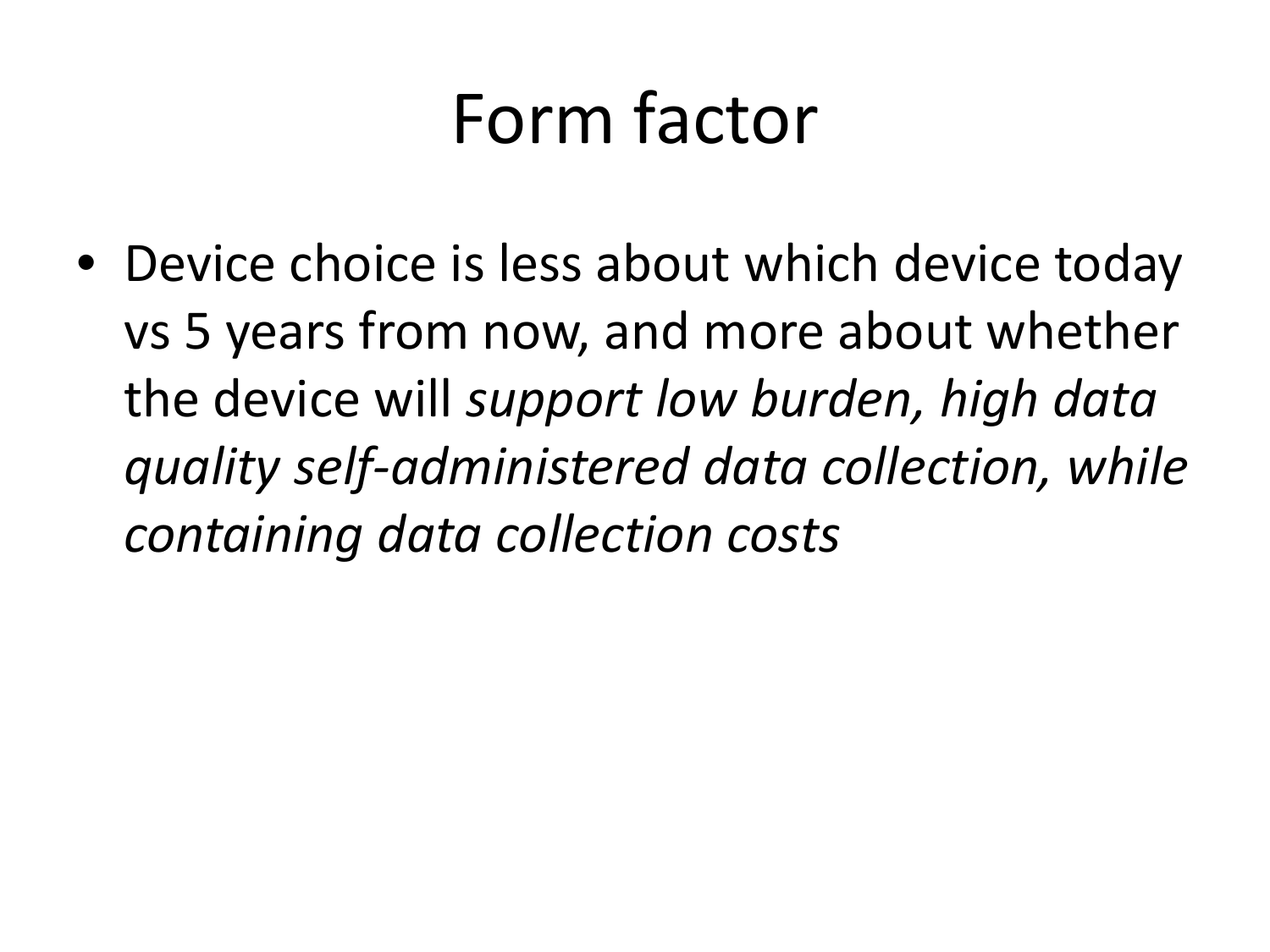#### Form factor

- Key issue: need to facilitate easy entry of a multidimensional household data vector that gets entered by numerous people, whose reporting behavior varies in unpredictable ways
- Survey instrument software application will be complicated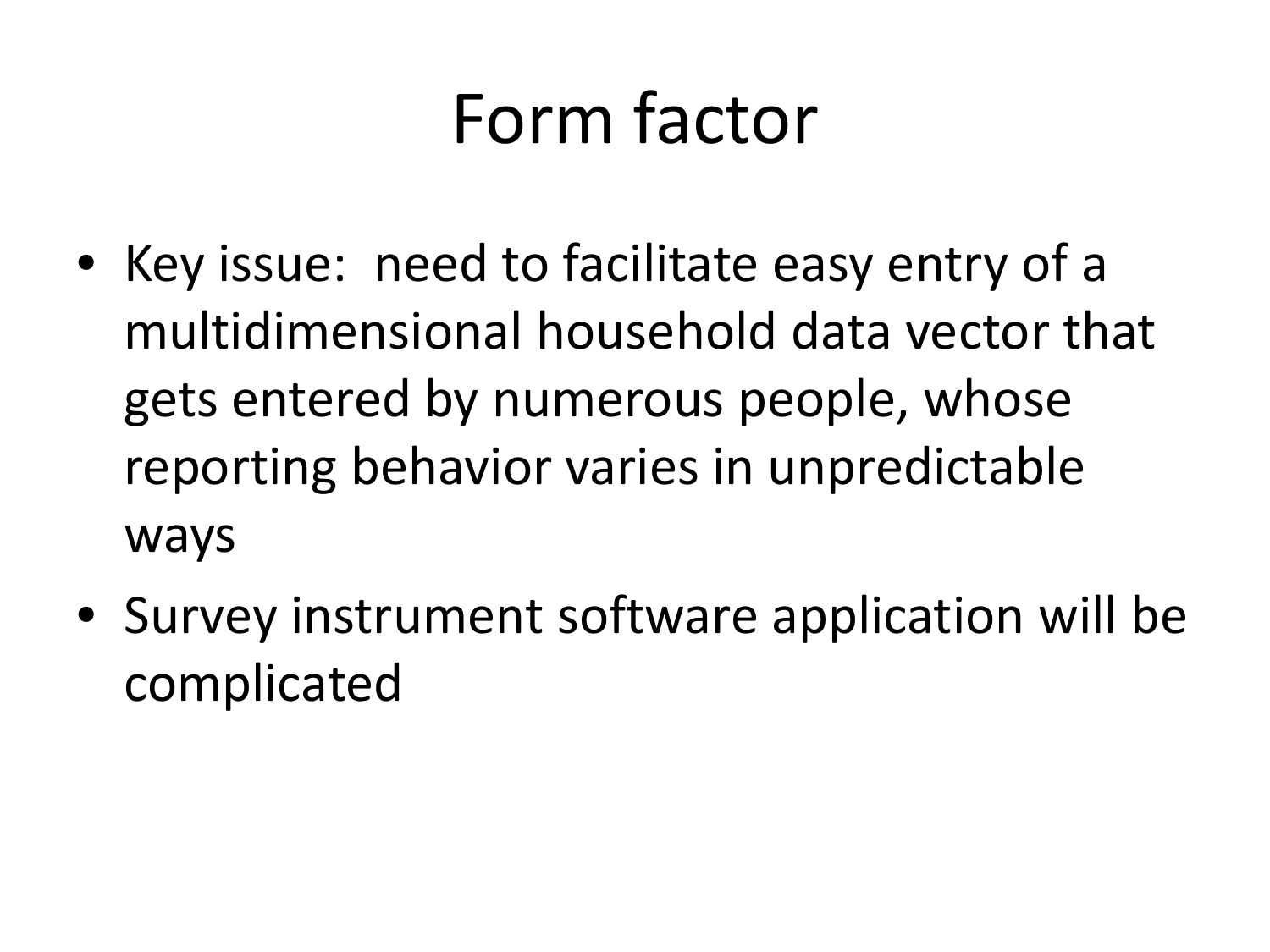#### Form factor

- Tablet form factor is far easier when the application gets complicated
	- Screen real estate
	- Ease of interacting with interface
	- Good models for creating usable software for complex applications

| <b><i><u><b>Reductor of Content</b></u></i></b>                                                                                                                                                                     | <b>SEXUS 1 5042</b>                                                                                                                                                                                                                                                                                                                           | $-1 - 1$                                                   |
|---------------------------------------------------------------------------------------------------------------------------------------------------------------------------------------------------------------------|-----------------------------------------------------------------------------------------------------------------------------------------------------------------------------------------------------------------------------------------------------------------------------------------------------------------------------------------------|------------------------------------------------------------|
| N. Gin Sons<br><sup>2</sup> Manage Personal<br>Personnel Inde-<br>- Federal Times<br><b>Mayor &amp; Hookey</b><br><b>September &amp; Contract</b><br>One To Shares<br><b>Finance Rowses</b><br><b>Birth Chester</b> | Let Us Eloisi Your 1099-INT<br><b>CT ANSWERSH</b><br>off<br><b>CHASE O</b> DOMINARY<br>Scattrade<br>LEGISLACASCAR :<br>Henride your want to enter your 1000-90<br>C inquirings my town article hand<br>в<br><b>Fat To Send</b><br>Alger Funds<br>C INSAFER PUMP<br><b>AllianceBorratein</b><br>Arterican Funds<br><b>Ameriprise Financial</b> |                                                            |
| <b>U.S. Mary Taxes</b><br>Du Wrep4b 1                                                                                                                                                                               |                                                                                                                                                                                                                                                                                                                                               |                                                            |
| C Pint & Fla.                                                                                                                                                                                                       |                                                                                                                                                                                                                                                                                                                                               | Ariel Mutual funds                                         |
|                                                                                                                                                                                                                     |                                                                                                                                                                                                                                                                                                                                               | Banc of Arrentos Investm.<br><b>BENA Compass Investme.</b> |
|                                                                                                                                                                                                                     | <b>Salt</b>                                                                                                                                                                                                                                                                                                                                   |                                                            |

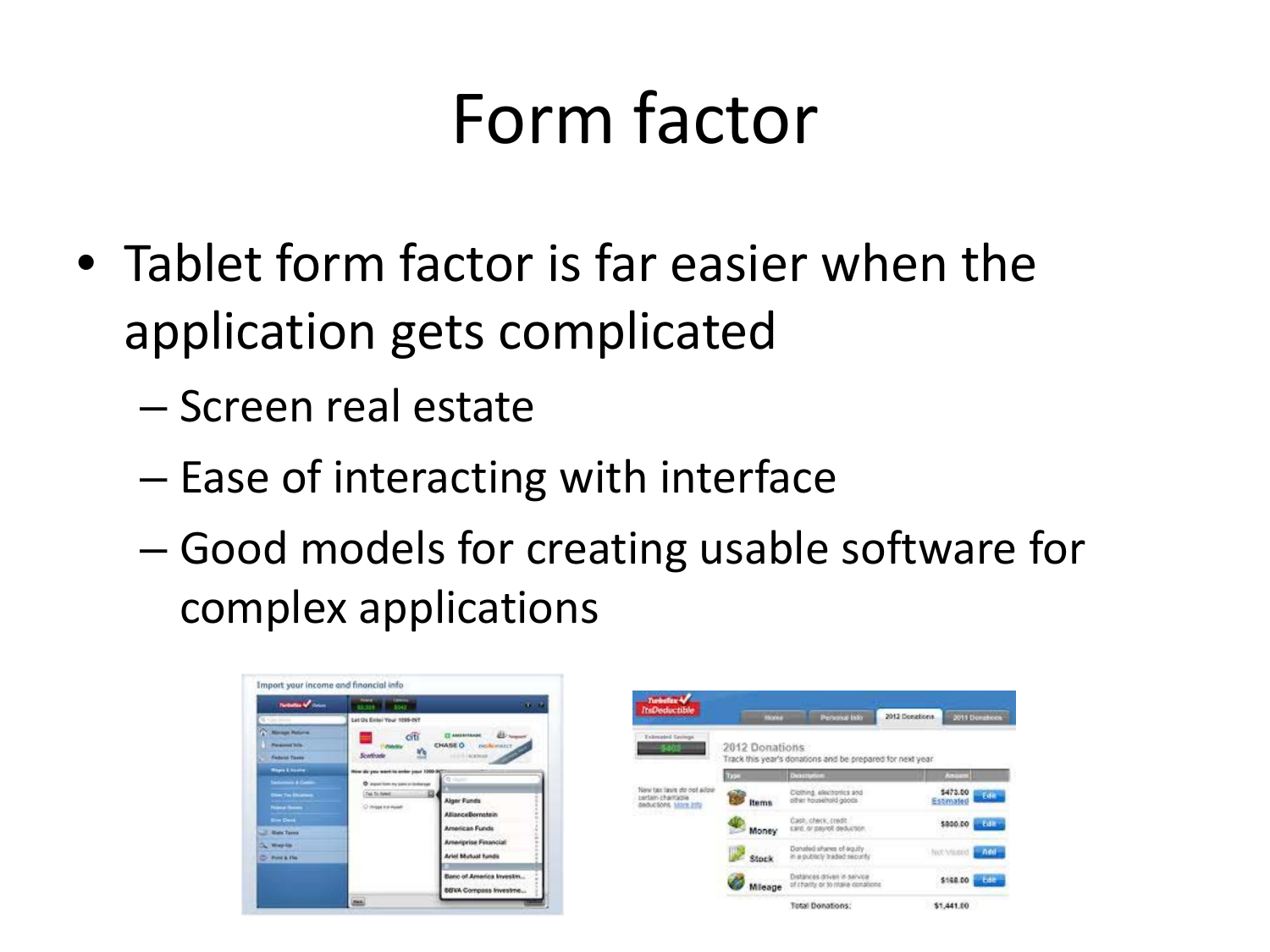# Why a dedicated device?

- Control over the appearance of the survey software
	- More consistency in data quality likely
- Coverage includes individuals who don't have a suitable personal device
- Lower cost
	- Simpler software and backend system
	- Simpler training for field staff
	- $-$  Cheaper support  $-1$  software, controlled device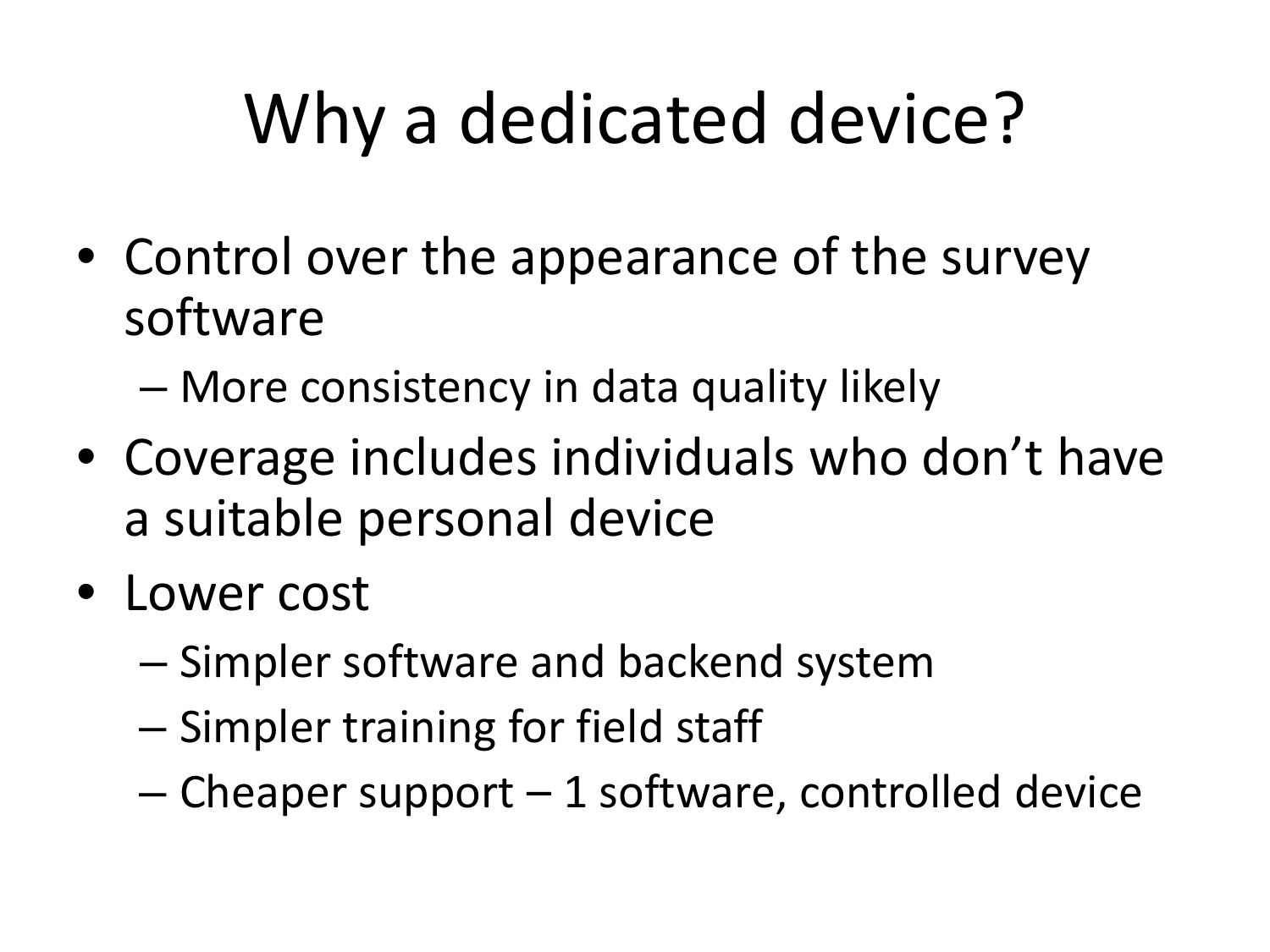# Using a respondent's device

- Smart phone, or more broadly, web-based survey instrument
- Developing and supporting software for a handful of platforms (device or web browser) is expensive
	- Software must work well in each unique condition requires  $\rightarrow$  complex development
	- Lack of control over device and network issues  $\rightarrow$ technical support is challenging
	- Lack of control over the consistency over display of survey instrument and its usability
	- Form factor aside, this would be costly and potentially reduce data quality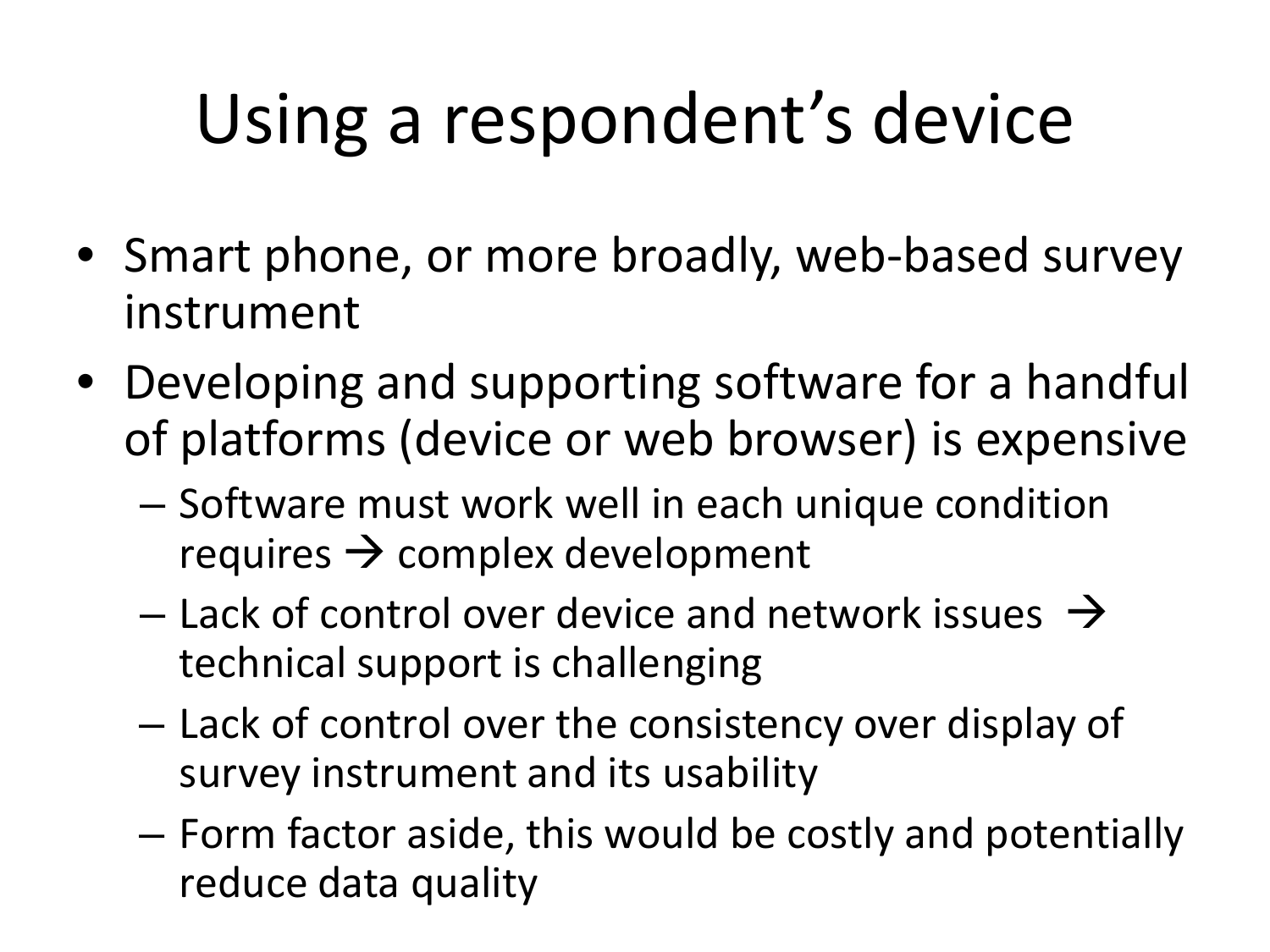## Using a respondent's device

- Coverage
	- Do all members of the household have a suitable device?
	- Expect larger fraction of non-coverage relative to a dedicated device
- Smart phone
	- Application or web screen real estate is inadequate given complexity of survey instrument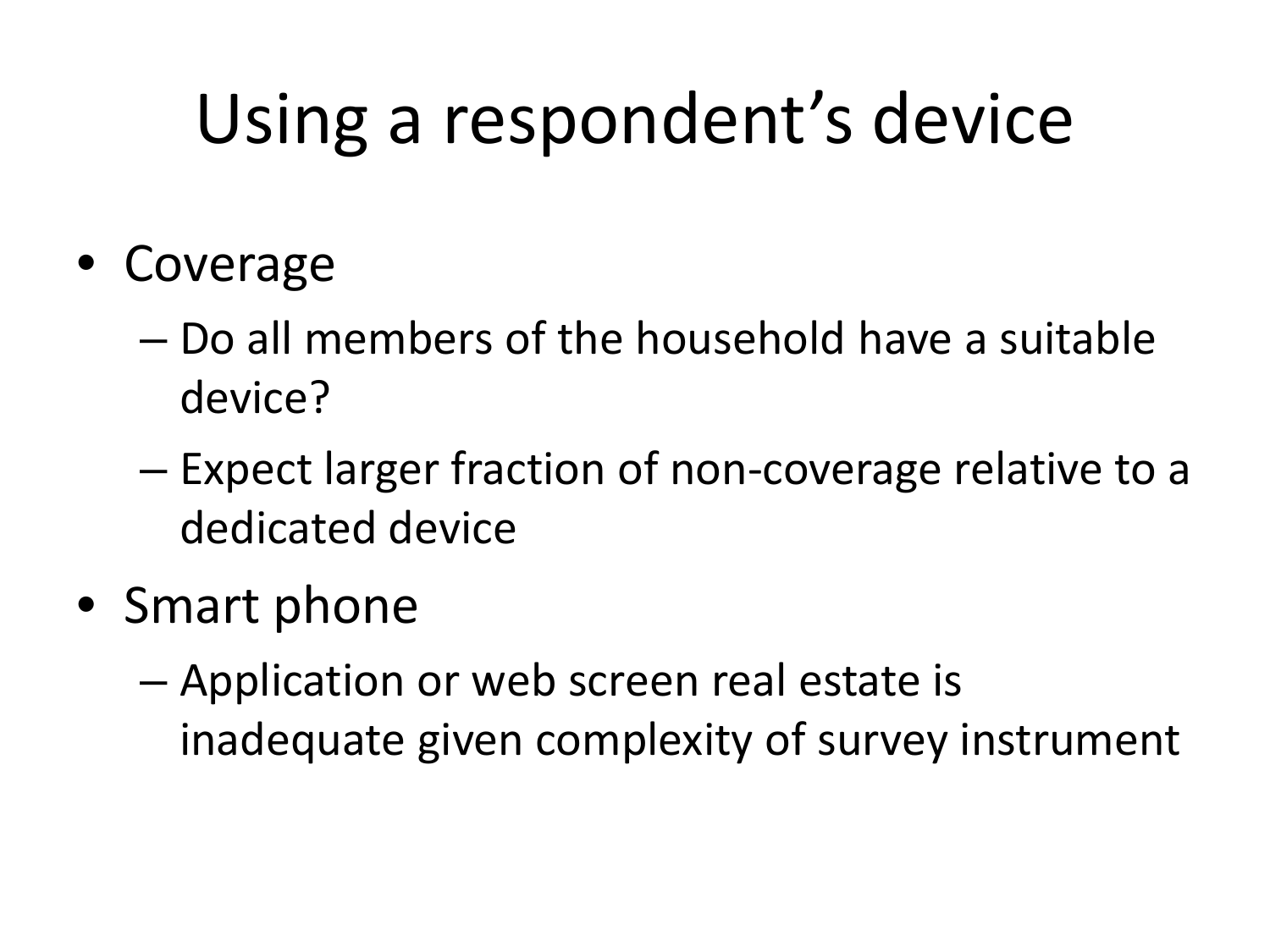## Other technologies

- Scanners
	- Backend processing and quality checking would be expensive to get this to work for every situation
	- Should continue to be investigated
- Voice recognition
	- Not really considered
	- Would need to be investigated